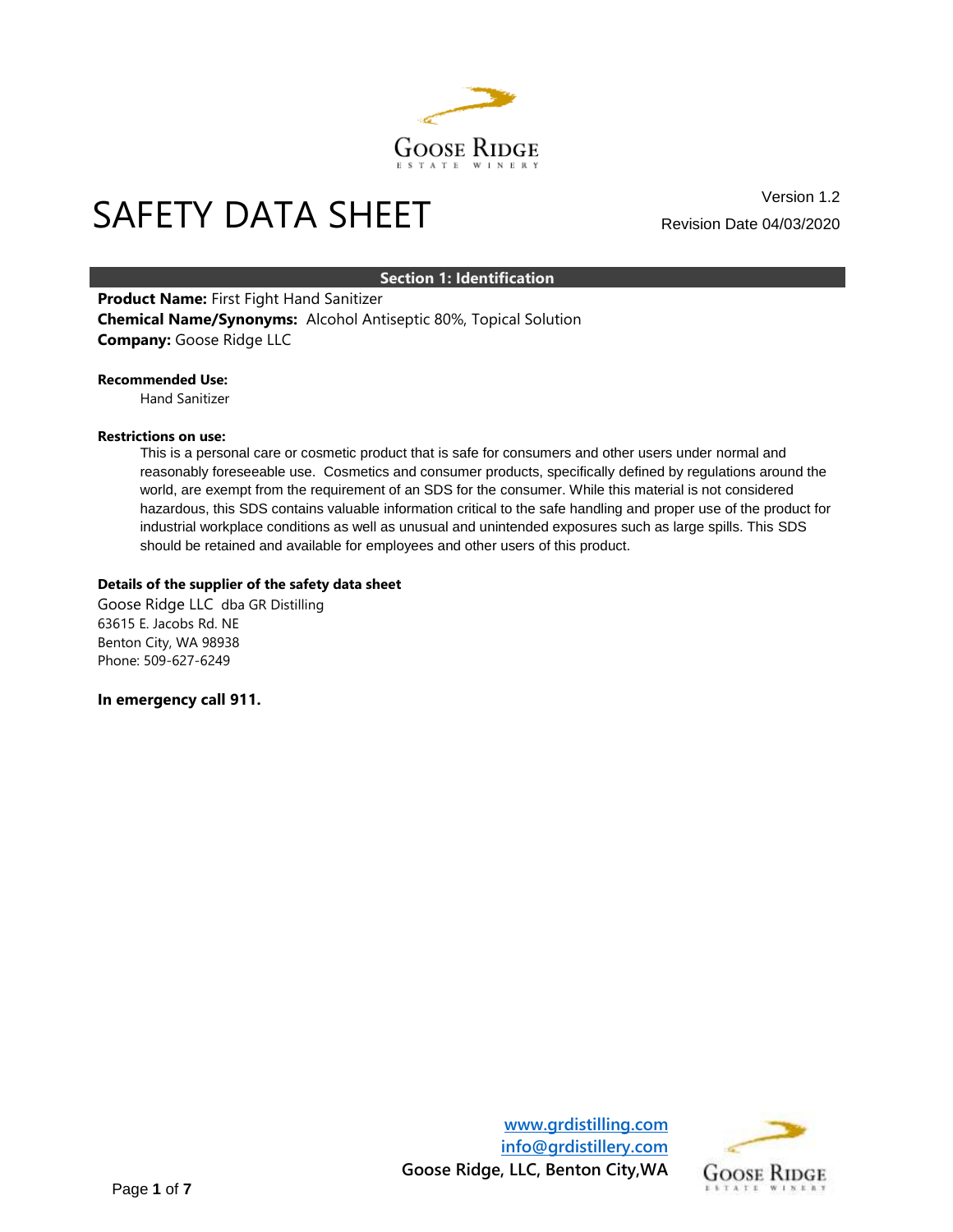#### **Section 2: Hazard(s) Identification**

This product contains a chemical or chemicals considered hazardous by the 2012 OSHA Hazard Communication Standard (29CFR 1910.1200).

## **Hazard Classification:**

Flammable liquids, Category 3 Eye Irritant 2A

**Signal Word(s):** Warning **Hazard Statements:** Flammable liquid and vapor Causes serious eye irritation **Pictograms:**



## **Precautionary Statements:**

Keep away from heat/sparks/open flames/hot surfaces – no smoking. Keep container tightly closed. Use explosion-proof electrical/ventilating/lighting equipment Use only non-sparkling tools Take precautionary measures against static discharge. Store in a well-ventilated place. Wear protective gloves/eye protection/face protection Wash skin thoroughly after handling.

**Description of other hazards:** Dispose of contents/container to an approved waste disposal plant

## **Unknown acute toxicity**: no applicable information available.

## **Section 3: Composition/ Information on Ingredients**

This product contains the following components classified as hazardous under 29CFR 1910.1200:

| <b>Chemical Name</b> | Synonym                | CAS#           | Conc.  |
|----------------------|------------------------|----------------|--------|
| Alcohol 80% v/v      | Ethyl Alcohol, Ethanol | $64 - 17 - 5$  | 80%    |
| Water                |                        | 7732-15-5      | 18.33  |
| Glycerin             |                        | $56 - 81 - 5$  | 1.45%  |
| Hydrogen Peroxide    |                        | 7722-84-1      | 0.125% |
| Sucrose Octaacetate  |                        | $126 - 14 - 7$ | 0.093% |



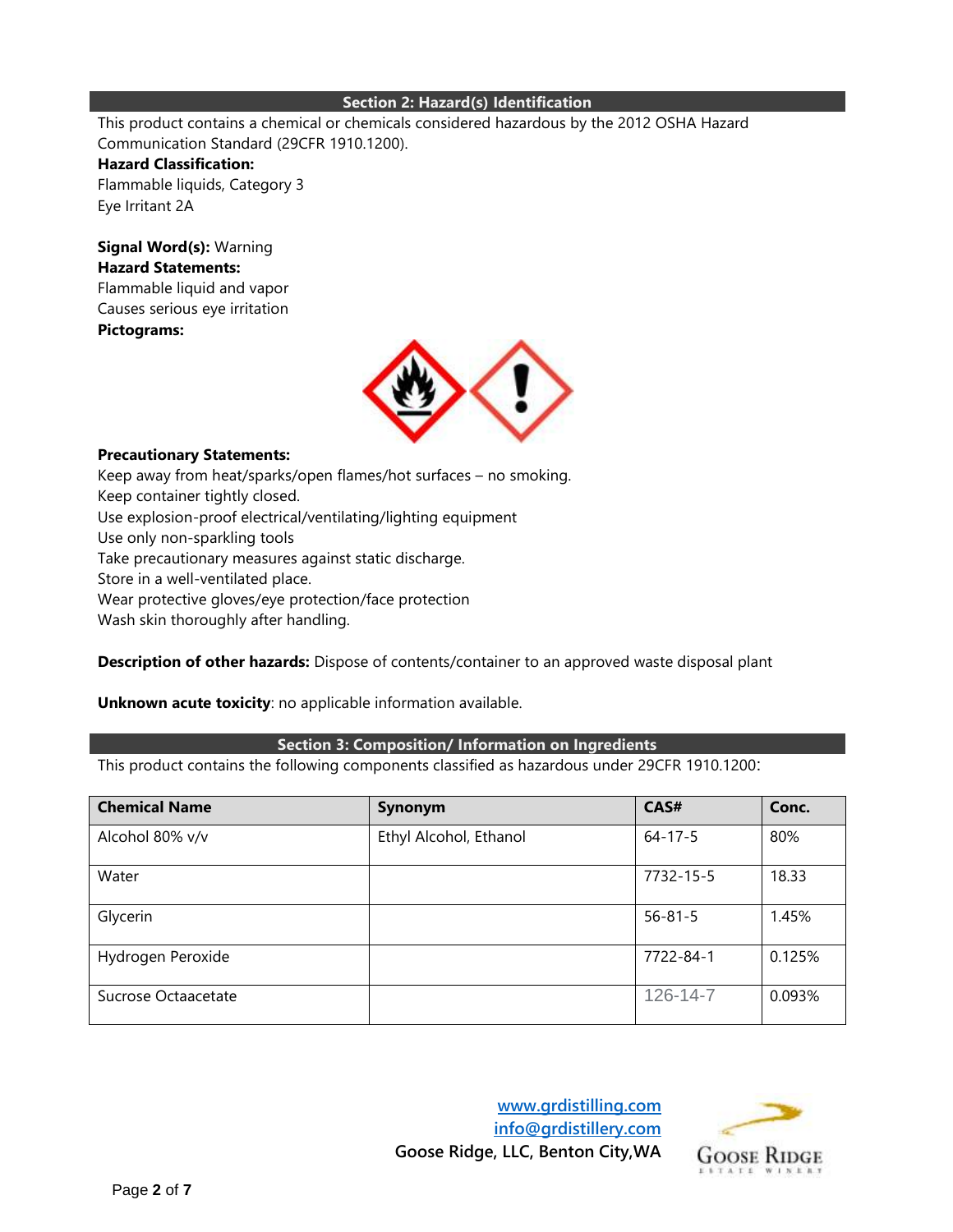#### **Section 4: First-Aid Measures**

**After skin contact:** In the case of skin irritation or allergic reactions see a physician.

**After eye contact:** Rinse immediately with plenty of water, also under the eyelids, for at least 15 minutes. Keep eye wide open while rinsing. Remove contact lenses, if applicable, and continue flushing. Do not rub affected area. If symptoms persist, call a physician.

**After inhalation:** Move to fresh air. Get medical attention immediately if symptoms occur. May cause allergic respiratory reaction. If breathing has stopped, contact emergency medical services immediately and give artificial respiration.

**After swallowing**: Do NOT induce vomiting. Clean mouth with water and afterwards drink plenty of water. Never give anything by mouth to an unconscious person. Consult a physician if necessary.

## **Most Important Symptoms and effects, both acute and delayed:**

Causes serious eye injury

**Symptoms/injuries after skin contact**: No known adverse effects. May cause slight skin irritation in sensitive individuals.

**Symptoms/injuries after ingestion**: May be harmful if swallowed. May cause stomach distress, nausea or vomiting.

## **Section 5: Fire-Fighting Measures**

**Suitable extinguishing agents:** Use extinguishing measures that are appropriate to local circumstances and the surrounding environment. Dry chemical. Carbon dioxide (CO2). Water spray. Alcohol resistant foam. CAUTION: Use of water spray when fighting fire may be inefficient.

**Specific Hazards Arising from the Chemical:** Risk of ignition. Keep product and empty container away from heat and sources of ignition. In the event of fire, cool tanks with water spray. Fire residues and contaminated fire extinguishing water must be disposed of in accordance with local regulations.

Uniform Fire Code Flammable Liquid: 1-C

**Special protective equipment for firefighters:** As in any fire, wear self-contained breathing apparatus pressure-demand, MSHA/NIOSH (approved or equivalent) and full protective gear.

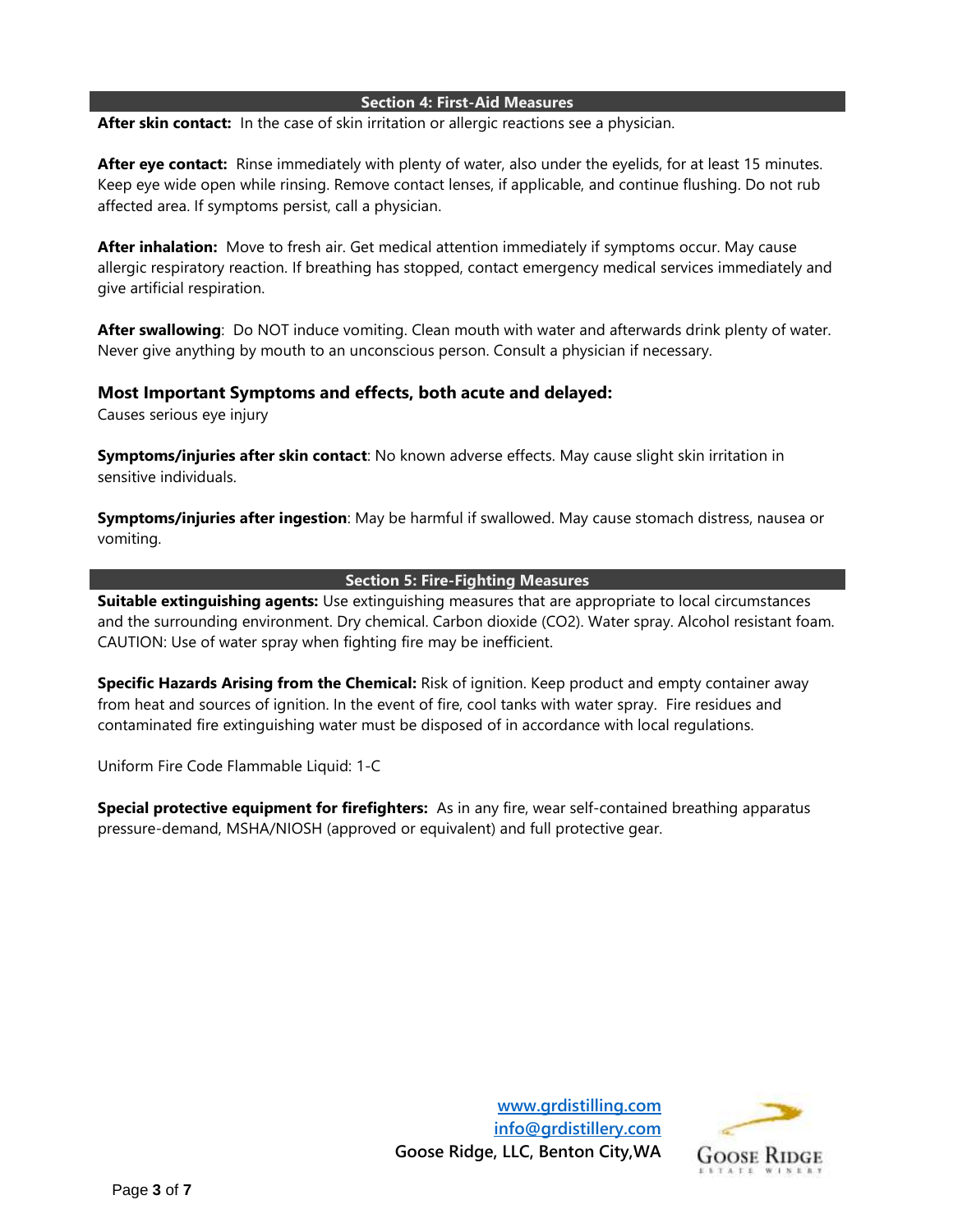## **Section 6: Accidental Release Measures**

## **Personal precautions, protective equipment, and emergenct procedures:**

Avoid contact with eyes and clothing. Ensure adequate ventilation. Keep people away from and upwind of spill/leak. See section8 for more information. ELIMINATE all ignition sources (no smoking, flares, sparks or flames in immediate area). Pay attention to flashback. Take precautionary measures against static discharges. All equipment used when handling the product must be grounded. Do not touch or walk through spilled material.

# **Measures for containment and cleaning up:**

Prevent further leakage or spillage if safe to do so. Do not touch or walk through spilled material. A vapor suppressing foam may be used to reduce vapors. Dike far ahead of spill to collect runoff water. Keep out of drains, sewers, ditches and waterways. Take precautionary measures against static discharges. Dam up. Soak up with inert absorbent material. Pick up and transfer to properly labeled containers

## **Section 7: Handling and Storage**

**Handling**: Handle in accordance with good industrial hygiene and safety practice. Avoid contact eyes and clothing. Do not eat, drink or smoke when using this product. Remove and wash contaminated clothing before re-use. Ensure adequate ventilation. In case of insufficient ventilation, wear suitable respiratory equipment.

**Storage:** Keep containers tightly closed in a dry, cool and well-ventilated place. Store locked up. Keep away from heat, sparks, flame and other sources of ignition (i.e., pilot lights, electric motors and static electricity). Keep in properly labeled containers. Do not store near combustible materials. Keep in an area equipped with sprinklers. Store in accordance with the particular national regulations. Store in accordance with local regulations.

## **Incompatible Products:** No applicable information available

## **Section 8: Exposure Controls/Personal Protection**

**Exposure Guidelines:** There is no exposure data pertaining to the Product. This section reflects exposure data pertaining to individual ingredients**.** 

| <b>Chemical</b>      | <b>NIOSH IDLH</b>     | <b>OSHA PEL</b>                                 | <b>ACGIH TLV</b> |
|----------------------|-----------------------|-------------------------------------------------|------------------|
| <b>Name</b>          |                       |                                                 |                  |
| <b>Ethyl Alcohol</b> | IDLH: 3300ppm 10% LEL | TWA: 1000ppm                                    | STEL: 1000       |
| $64 - 17 - 5$        | TWA: 1000ppm          | TWA: 1900 mg/m3 (vacated) TWA: 1000ppm          | ppm              |
|                      | TWA: 1900 mg/m3       | (vacated) TWA: 1900mg/m3                        |                  |
| Glycerin             |                       | TWA: 15 mg/m" mist total particulate TWA: 5     | TWA: 10          |
| $56 - 81 - 5$        |                       | mg/m3 mist, respirable fraction (vacated)       | mg/m" mist       |
|                      |                       | TWA: 10 mg/m3 mist, total particulate (vacated) |                  |
|                      |                       | TWA: 5 mg/m3 mist, respirable fraction          |                  |

**Appropriate engineering controls:** Showers, Eyewash stations, Ventilation systems



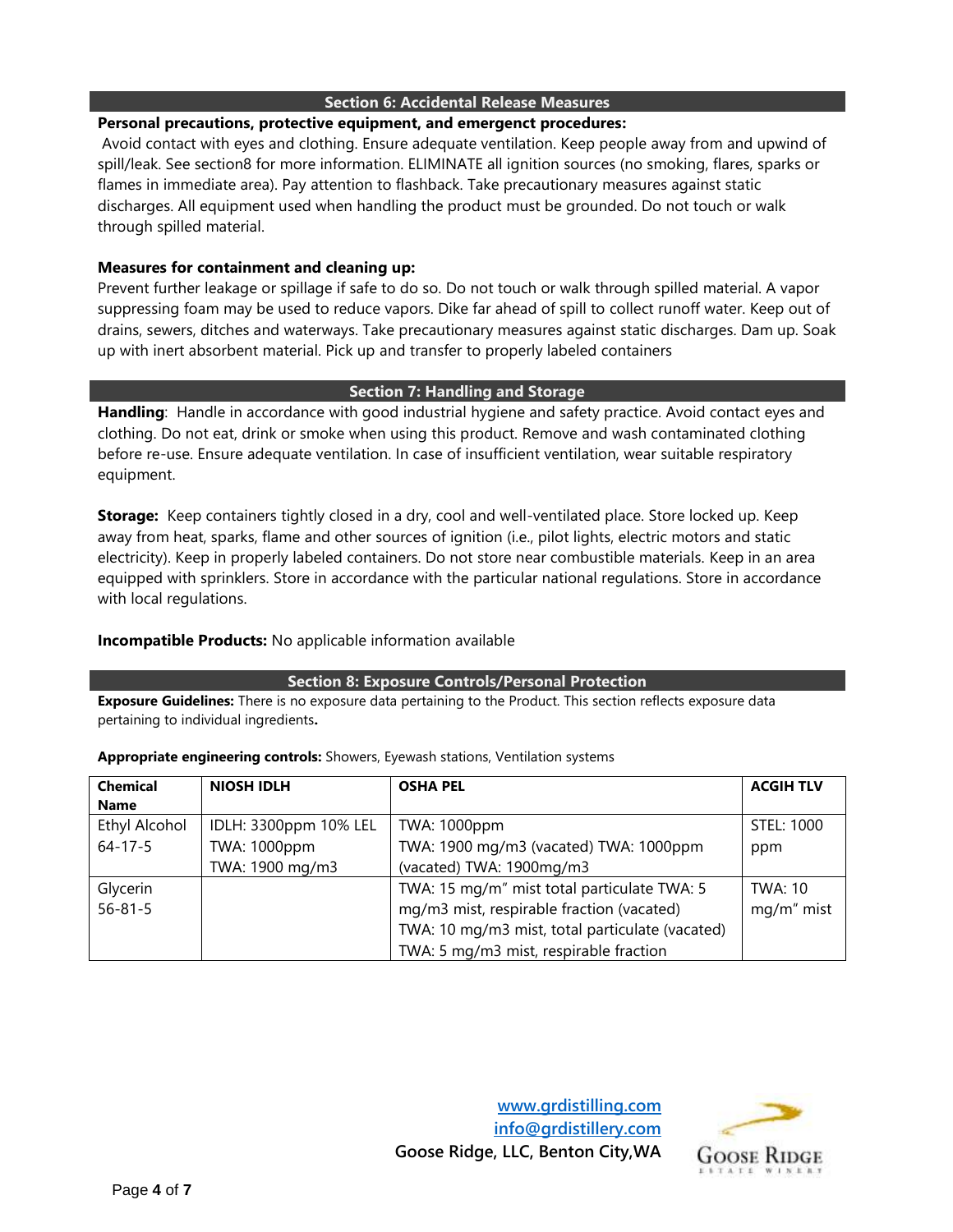**General protective and hygienic measures:** Handle in accordance with good industrial hygiene and safety practice. Remove and wash contaminated clothing before re-use. Avoid contact with eyes and clothing. Wear suitable gloves and eye/face protection. Do not eat, drink or smoke when using this product.

**Breathing equipment:** No protective equipment is needed under normal use conditions. If irritation is experienced, ventilation and evacuation may be required.

**Protection of hands:** Handle in accordance with good industrial hygiene and safety practice. Remove and wash contaminated clothing before re-use. Avoid contact with eyes and clothing. Wear suitable gloves and eye/face protection.

**Eye protection:** Handle in accordance with good industrial hygiene and safety practice. Remove and wash contaminated clothing before re-use. Avoid contact with eyes and clothing. Wear suitable gloves and eye/face protection.

| <b>Section 9: Physical and Chemical Properties</b> |  |
|----------------------------------------------------|--|
|----------------------------------------------------|--|

Data provided for 80% v/v Ethanol-water solution: **Appearance/Form:** Clear, colorless, low viscosity liquid **Odor:** Alcohol **Odor threshold:** No applicable information available **pH:** 6.0 – 7.5 **Melting point:** No applicable information available **Boiling point:** No applicable information available **Flash point:** 25 ᵒC **Evaporation rate:** No applicable information available **Flammability:** Flammable liquid **Upper/lower flammability or explosive limits:** 3.3 – 19% **Vapor pressure:** No applicable information available **Vapor density:** No applicable information available **Relative density:** No applicable information available **Solubility in/Miscibility with water:** Miscible with water

## **Section 10: Stability and Reactivity**

**Reactivity:** No applicable information available

**Chemical stability**: Stable under recommended storage conditions.

**Possibility of hazardous reactions:** Stable under recommended storage conditions and use.

**Conditions to avoid:** Heat, flames and sparks.

**Incompatible materials:** Alkali metals, ammonia, oxidizing agents

**Hazardous decomposition products:** Carbon oxides

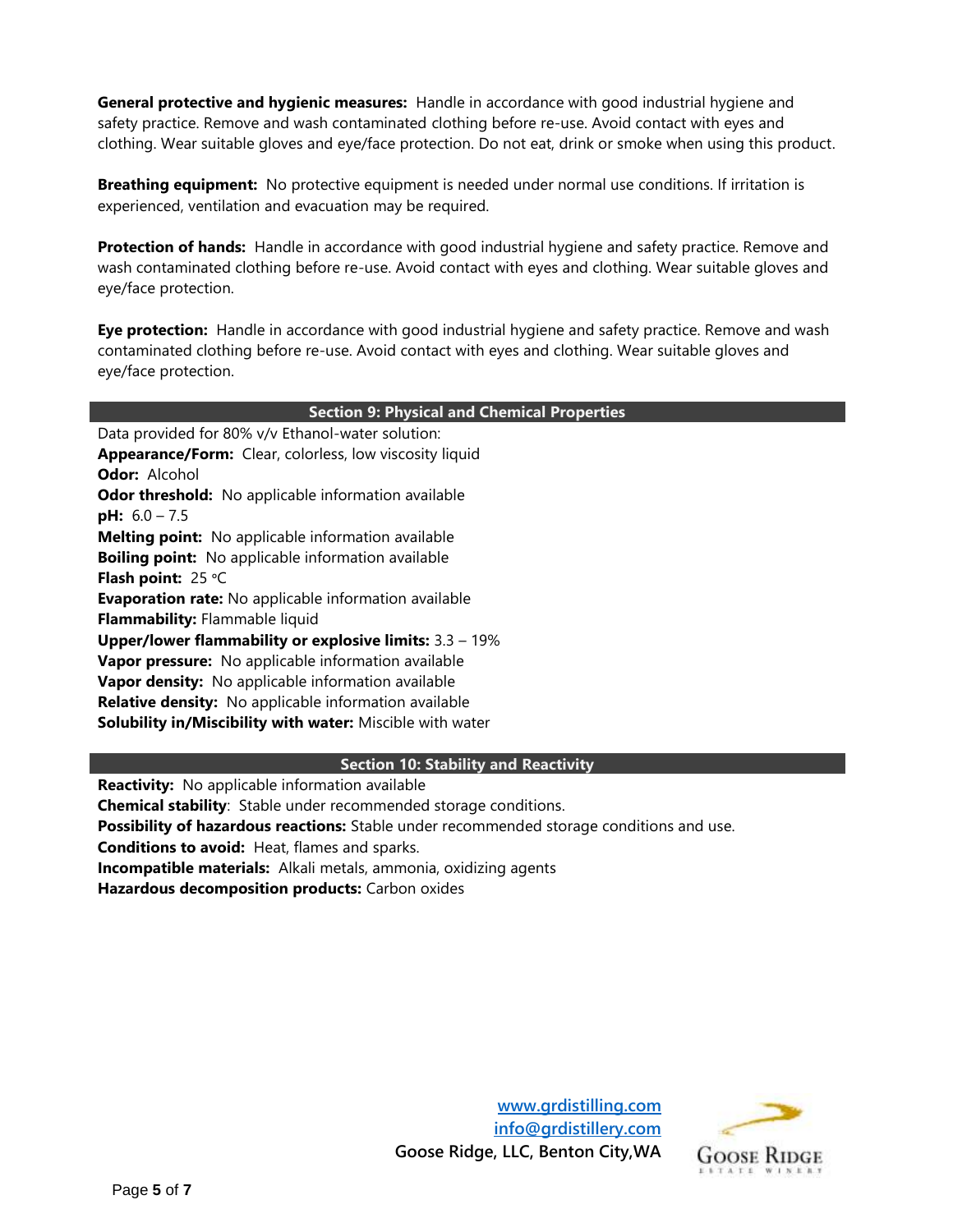## **Section 11: Toxicological Information**

| <b>Acute toxicity</b>                   |                              |  |
|-----------------------------------------|------------------------------|--|
| Ethanol 80% v/v                         |                              |  |
| LC50 Inhalation $-$ rat                 | $20000$ ppm $-10$ h          |  |
| LD50 Oral - rat                         | 10740 mg/kg bodyweight (Rat) |  |
| LD50 Dermal - rabbit                    | >16000 mg/kg (Rabbit)        |  |
| Hydrogen Peroxide (7722-84-1)           |                              |  |
| LC50 Inhalation $-$ rat                 | $1418$ ppm $-4 h$            |  |
| LD50 Oral - mouse                       | 2000 mg/kg bodyweight (Rat)  |  |
| Product - derived from above components |                              |  |
| LC50 Inhalation $-$ rat                 | $20000$ ppm $-10$ h          |  |
| $LD50$ Oral $-$ rat                     | 10743 mg/kg bodyweight (Rat) |  |

Symptoms of allergic reaction may include rash, itching, swelling, trouble breathing, tingling of the hands and feet, dizziness, lightheadedness, chest pain, muscle pain, or flushing.

# **Potential routes of exposure/potential health effects**

**Skin:** Prolonged contact may cause redness and irritation.

**Eye:** Irritating to eyes. May cause redness, tearing,itching, and pain.

**Inhalation:** May cause irritation of respiratory tract, coughing, or wheezing.

**Ingestion:** Ingestion may cause irritation to mucous membranes. Ingestion may cause gastrointestinal irritation, nausea, vomiting and diarrhea.

**Carcinogenic effects:** No applicable information available **Mutagenic effects:** No applicable information available **Reproductive toxicity:** No applicable information available **Sensitization:** No applicable information available **Target organs:** Skin, Eyes

## **Section 14: Transportation Information**

## **IATA-DGR:**

Shipping Name and Description: UN1987 Proper Shipping name: ALCOHOLS, N.O.S (ethanol) Class: 3 Packaging Group/Category: III Labels: Flammable Liquids Packing instructions (cargo aircraft): 366 Packing instructions (Passenger aircraft): 35

## **IMDG-Code:**

Shipping Name and Description: UN1987 Proper Shipping name: ALCOHOLS, N.O.S (ethanol) Class: 3 Packaging Group/Category: III EmS Code F-E, S-D Marine pollutant: yes